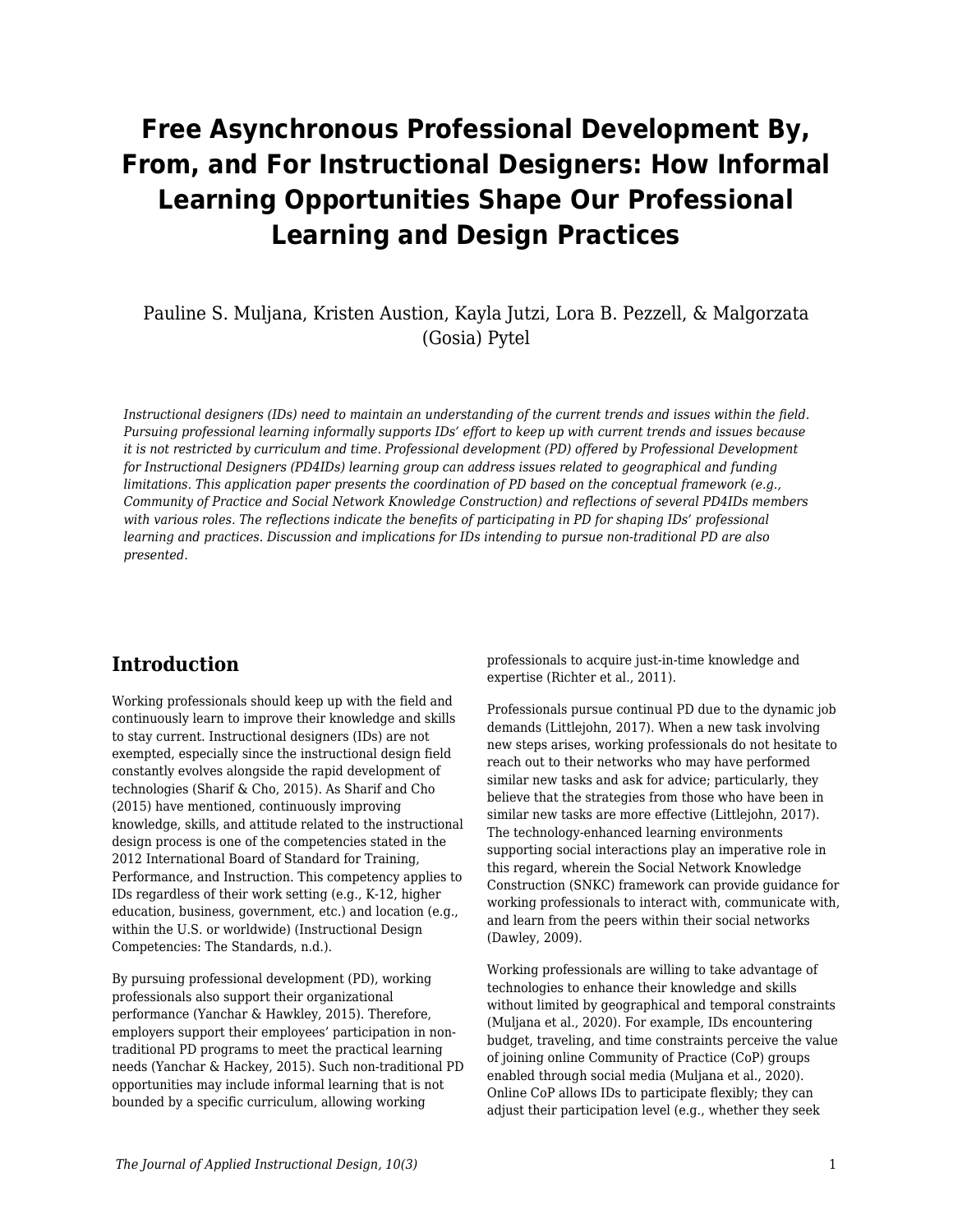information only or contribute to the collective knowledge) according to their professional learning needs and time availability (Muljana et al., 2020; Schwier et al., 2014). To support IDs who needed PD without being limited by such constraints, a CoP-based learning community called Professional Development for Instructional Designers (PD4IDs) was formed to offer free asynchronous PD events for IDs once or twice a year.

The purpose of this application paper is to describe the conceptual framework, how PD4IDs learning community facilitates free PD events for IDs, and the coordination process of the PD events, as aligned with the conceptual framework. Additionally, the paper includes reflections of the learning community members regarding how participating in the PD events may have influenced their engagement level in the community over time, professional learning experiences, and instructional design practices. Discussion and implications for IDs intending to pursue non-traditional PD are also presented, which inform (a) practitioners regarding ways to pursue just-in-time informal PD opportunities, (b) those with supervisory roles for supporting emerging informal PD outlets that are achieved through interactions with social networks, and (c) leaders who are interested in offering informal learning opportunities. As more nontraditional PD outlets may emerge due to advanced technologies, this paper may additionally offer insights to working professionals outside the instructional design and technology field in regard to ideas for acquiring or providing informal professional learning that is not restricted by geographical and temporal boundaries.

# **Conceptual Framework**

The formation of PD4IDs and facilitation of free PD events for IDs are aligned with CoP and Social Network Knowledge Construction (SNKC). The following sections present each concept in detail; in addition to describing how both concepts are manifested in the efforts to provide free PD within PD4IDs.

#### **Community of Practice**

Community of Practice (CoP) is a community or group where people with common interests and goals can gather to learn together (Wenger et al., 2002). Facilitating a CoP group can help people improve their knowledge and expertise (Wenger et al., 2002) as CoP includes three key components: (1) a domain of shared interests, in which the members share and thus display a level of their knowledge and competence; (2) interaction, allowing members to learn together through activities, seeking and sharing information, and discussion; and (3) shared experiences or practices, displaying the collective knowledge as a result of the interaction among members (Wenger, 1998; Wesely, 2013). Because of the domain of

shared interests, the CoP members share a commitment and passion about the domain, respect the collective knowledge, and are eager to learn from each other (Wenger & Wenger-Trayner, 2015). Because of the interaction, the CoP members can participate in discussions and activities that further generate shared experiences and practice in the form of dialogues and resources (Wenger & Wenger-Trayner, 2015).

Participation in CoP is voluntary. The members are welcome to participate at any level. For example, the members may serve as a core (e.g., facilitator), active (e.g., members who do not mind sharing insights in addition to learning from others), or peripheral members (e.g., members who prefer to obtain information, rather than actively participating in discussions (Wenger et al., 2002). The core members of an online CoP group are typically expected to lead the community, transforming the information sharing activities into knowledge construction, which can be challenging as it takes time (Gray, 2004). As suggested by Lave and Wenger (1991), new members may start from the peripheral participation so that they can observe how the active and core members interact and learn from their information exchange. Gradually, the comfort, confidence, and trust levels of the new members will increase, which can encourage further participation (Muljana et al., 2020; Gorrell et al., 2013; Tseng & Kuo, 2014). This suggests that the members who are perceived as passive may be strategic about their participation level (Romero-Hall et al., 2020). We also recognize the members' challenges of adjusting their participation levels. Most of the members are working professionals; therefore, they may have time constraints that prevent them from increasing their participation levels (Muljana et al., 2020; Gray, 2004; Preece et al., 2004). They typically "put their participation on the back burner" because they have to prioritize their duties and tasks at work (Gray, 2004, p. 29).

Facilitating a CoP group can be performed online by taking advantage of modern technologies. As a result, an online CoP can bring people together regardless of their location and time zone (Muljana et al., 2020; Woo, 2015). It also potentially addresses the budget limitations that working professionals may face (Eaton & Pasquini, 2020). Online CoP, serving as a virtual space, provides learning opportunities through the interactions among members that help the members combat the isolation feeling, regardless of their participation levels. For instance, peripheral members can learn from and be inspired by the more active members' postings, such as the stories of experiences and discussions of problems, even without contributing (Gray, 2004). When members have time limitation, they can still take advantage of the online CoP discussion; they may simply read the online discussions and perceive the key takeaways without responding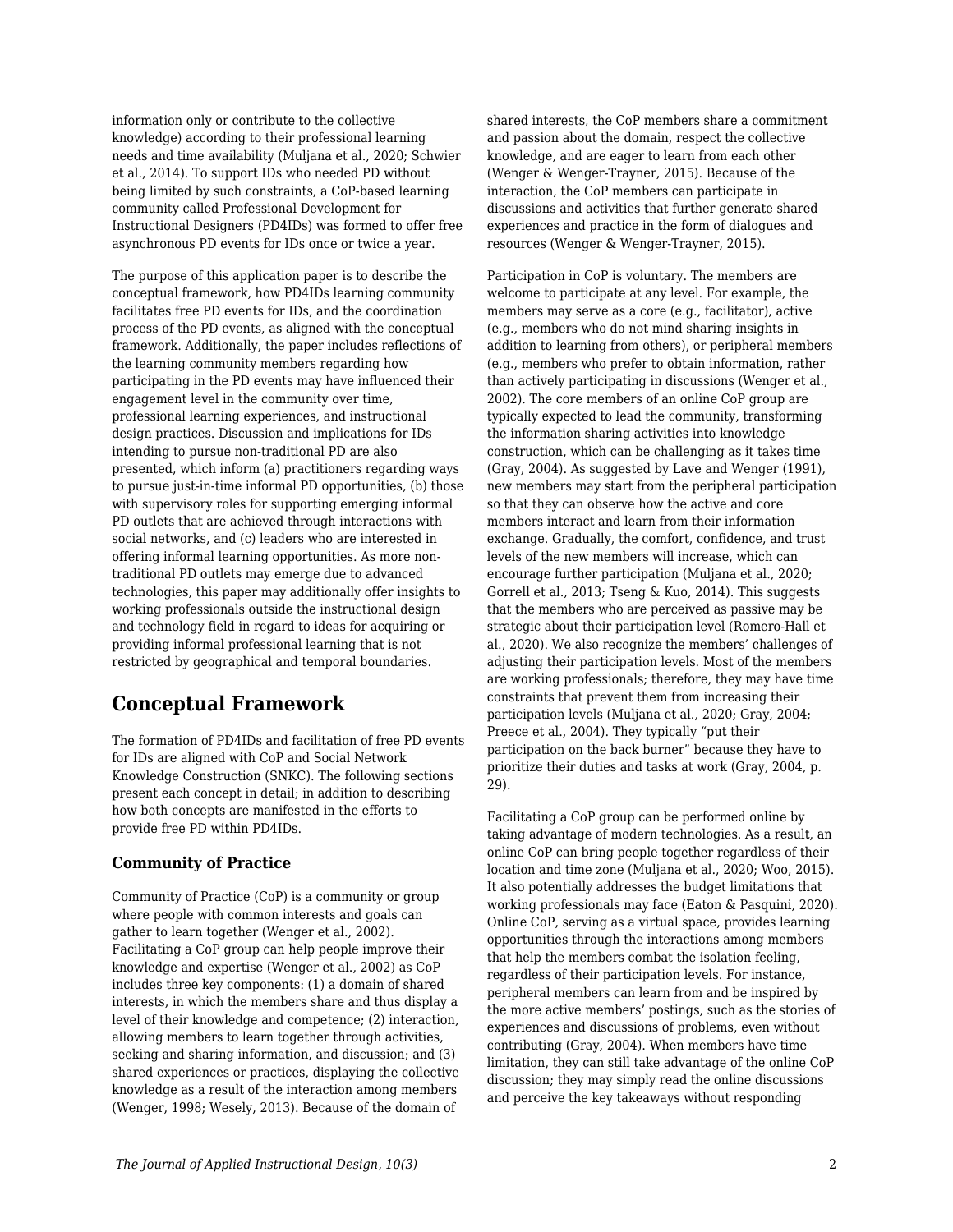(Preece et al., 2004). For the more active members, actively posting discussions also serves as a way to gain multiple perspectives from others, providing opportunities to challenge their own perspectives (Gray, 2004). Participating in and observing diverse dialogues in an online CoP additionally provide opportunities for the members to reflect on their own practices, potentially informing and shaping their professional practices (Akerson et al., 2009). We particularly pay close attention to these characteristics and potentials of online CoP when we coordinate our CoP-based PD events, which are described in a following section.

#### **Social Network Knowledge Construction (SNKC)**

Social Network Knowledge Construction (SNKC) is another framework considered during the facilitation of PD4IDs learning community. SNKC explains how people interact with one another and learn from each other in a technology-enhanced environment, such as one that uses social network communication mechanisms (Dawley, 2009). Additionally, SNKC also provides a description of how the knowledge constructed from the social network communication may influence learners' thinking process about future decisions on their further interaction or participation (Dawley, 2009). We include this framework because it can complement CoP. Essentially, CoP describes the interaction level of the members (e.g., peripheral, active, and core), whereas SNKC can serve as a guideline for the members on how to increase their participation level.

Dawley's (2009) SNKC framework includes five levels of social network engagement, originally aimed at helping an instructor introduce social technological tools to students and pace the engagement or participation levels. While our learners are mostly working professionals, this framework is helpful to guide them in exploring learning opportunities through a social-technology-enabled learning environment according to their comfort and experience levels. These five levels of social network engagement are (1) identify, providing opportunities to identify which social networks suitable for pursuing professional learning; (2) lurk, allowing people to observe the learning community or environment and identifying the purpose of it; (3) contribute, encouraging the participation and contribution; (4) create, allowing the knowledge creation within the learning environment; and (5) lead, motivating those who are already comfortable to acquire leadership opportunities.

We can juxtapose the aforementioned five levels of social network engagement with the context of instructional designers' non-traditional professional development. For example, in level 1, working professionals like IDs may locate potential learning opportunities that can support

their just-in-time professional learning needs, whether it is an online CoP or other format. In level 2, IDs may read the contributions made by others, such as the information shared and the dialogues occurring in the discussions. In level 3, IDs may begin to participate by making an introduction and asking questions. According to Dawley (2009), these individuals may gradually share their insights, experiences, and work to participate in active discussion. In level 4, IDs may increase their participation through knowledge creation; in the context of our PD, we provide opportunities for IDs to facilitate PD in the form of an asynchronous module and lead discussion surrounding their module topics. In level 5, IDs may acquire a leadership opportunity, such as by getting involved in the coordination of PD events; in our context, one member joined the leadership team at a later time and was given a choice to determine her leadership role. When we coordinate the PD events, we attend these five levels of social networking engagement. Detailed information about how PD4IDs was established and how we coordinate the PD events is described in a later section within this article.

#### **Applying CoP and SNKC**

 Facilitating free PD events in PD4IDs learning community is aligned with CoP and SNKC. The members of PD4IDs are primarily IDs from various work settings and with different experience backgrounds and levels. They also live in dispersed geographical locations. The free PD events occur annually or bi-annually; each PD event takes place asynchronously in Canvas, a Learning Management System (LMS), to accommodate IDs in various geographical locations and time zones. Additionally, all members are provided with opportunities to connect or network with one another voluntarily. Both CoP and SNKC support such professional learning activities.

Furthermore, the members are welcome to participate at various levels, which is aligned with both CoP and SNKC. In the PD4IDs learning group, there are co-founders and a designer/reviewer, serving as core members, who coordinate the PD events, as well as moderating the icebreaker discussions. Using SNKC framework perspective, these members are considered as those who usually lead, create, and/or contribute. There are also presenters in the PD4IDs learning group, serving as active members, who share their knowledge, resources, and best practices during a PD event. Resonating with the SNKC framework, these members typically contribute and/or create knowledge. Participants in our learning group serve either as active or peripheral members, who access the course site in Canvas to access the information and sometimes participate in discussions. Aligning with SNKC, members at this participation level may be still lurking or identifying the network. For example, the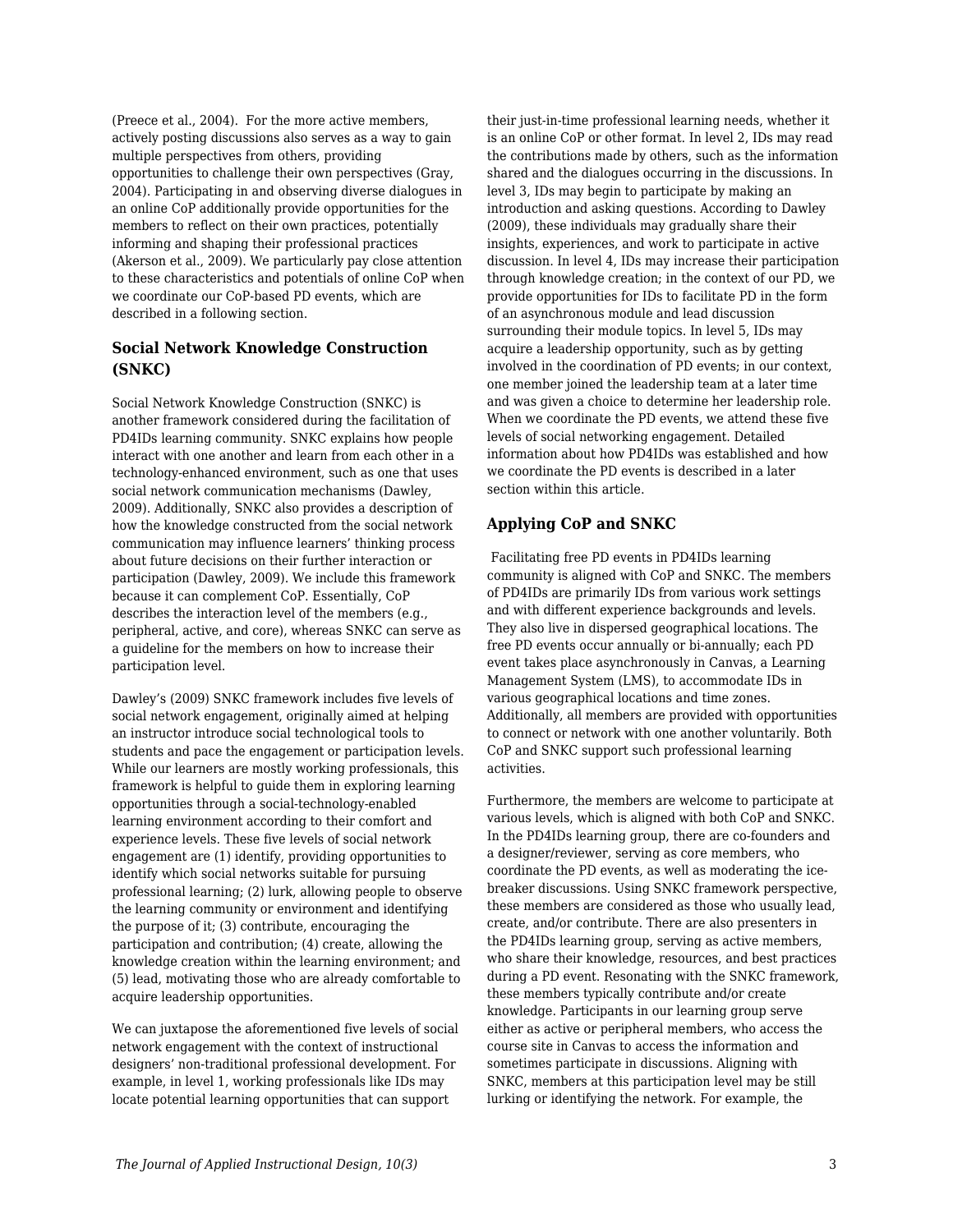numbers of our Facebook group members and registrants of PD events are typically higher than those who actively participate in discussions. This is aligned with Marett and Joshi (2009) and Rafaeli et al. (2004) that the majority of CoP membership may consist of "lurkers."

In addition, during any PD events, all members are welcome to participate at any level, whether they simply provide ideas regarding the topics to learn, register and access the modules, post discussion, or present or facilitate a module. Figure 1 illustrates the participation or engagement levels as we compare CoP, SNKC, and our PD4IDs group.

#### Figure 1

Comparison of the Participation Levels in CoP, SNKC, and PD4IDs



A visual comparison of participant levels on CoP, SNKC, and PD4IDs

Note. Each element of CoP, SNKC, and MM are listed juxtapositionally according to the participation level. The participation level in CoP (core, active, and peripheral) resonates with the five levels of social engagement in SNKC (lead, create, contribute, lurk, and identify) and also similar to the members' roles in PD4IDs group (cofounders and reviewer/designer, presenters, and participants/learners).

# **The Coordination of Professional Development Events**

#### **How It Started**

There were conversations in a Facebook professional group joined by thousands of IDs regarding the challenges of pursuing PD. IDs expressed a need for fulfilling PD without limited by time, location, and budget. They would not mind learning from their colleagues regarding best practices and strategies. Being proactive,

three IDs (including Author 3 and Author 1) responded to this need and were willing to lead the efforts.

#### **The Initial Needs Analysis**

The three IDs conducted the initial needs analysis, aimed to determine the most requested format or delivery of PD, and the best possible schedule to facilitate the PD by utilizing an anonymous questionnaire. The initial needs analysis is crucial not only to assess what the IDs need, but it is also a way for us to gather people with similar interests and goals in pursuing professional learning opportunities. As stated by Wenger et al. (2002), CoP is a community or group of people with shared interests and goals who gather to learn together. The results of the needs analysis showed that IDs' work setting was diverse, ranging from K-12, higher education, corporate setting, and self-employed. Responses about topic interests were mixed at that early point such as anything related to instructional design, design thinking, ID models, learning analytics, assessment, accessibility, faculty buy-in, portfolio development, and emerging technology.

Survey responses also indicated that the majority of IDs preferred asynchronous format through an LMS and a combination of synchronous and asynchronous formats. Since many IDs also wished for a combination of asynchronous and synchronous formats, there was an idea about including an opening keynote through a synchronous webinar, with a provided recording. Because there was no available budget and no plan to charge event fees, a free version of LMS could be used.

As far as the schedule, survey respondents were not unanimous because they lived in dispersed geographical locations around the world. Therefore, a PD event could asynchronously occur for a week to accommodate all preferred days and times. Additionally, two asynchronous PD events could take place twice each year: one in June or July, and another in December. These months were typically slow and peak season for instructional designers.

#### **The Formation of PD4IDs Learning Community**

The three IDs were then formed as the PD4IDs learning community as a space for IDs who wished to pursue free PD. Referring to themselves as the co-founders of PD4IDs, the three IDs identified the coordination process of each PD event. The process includes the topic selection (two months before the PD event), call for proposal (six weeks before the event) and acceptance of proposals (four weeks before the event), module development by the accepted presenters and call for registrations (four weeks before the event), peer-review of the modules (one to two weeks before the event), implementation, and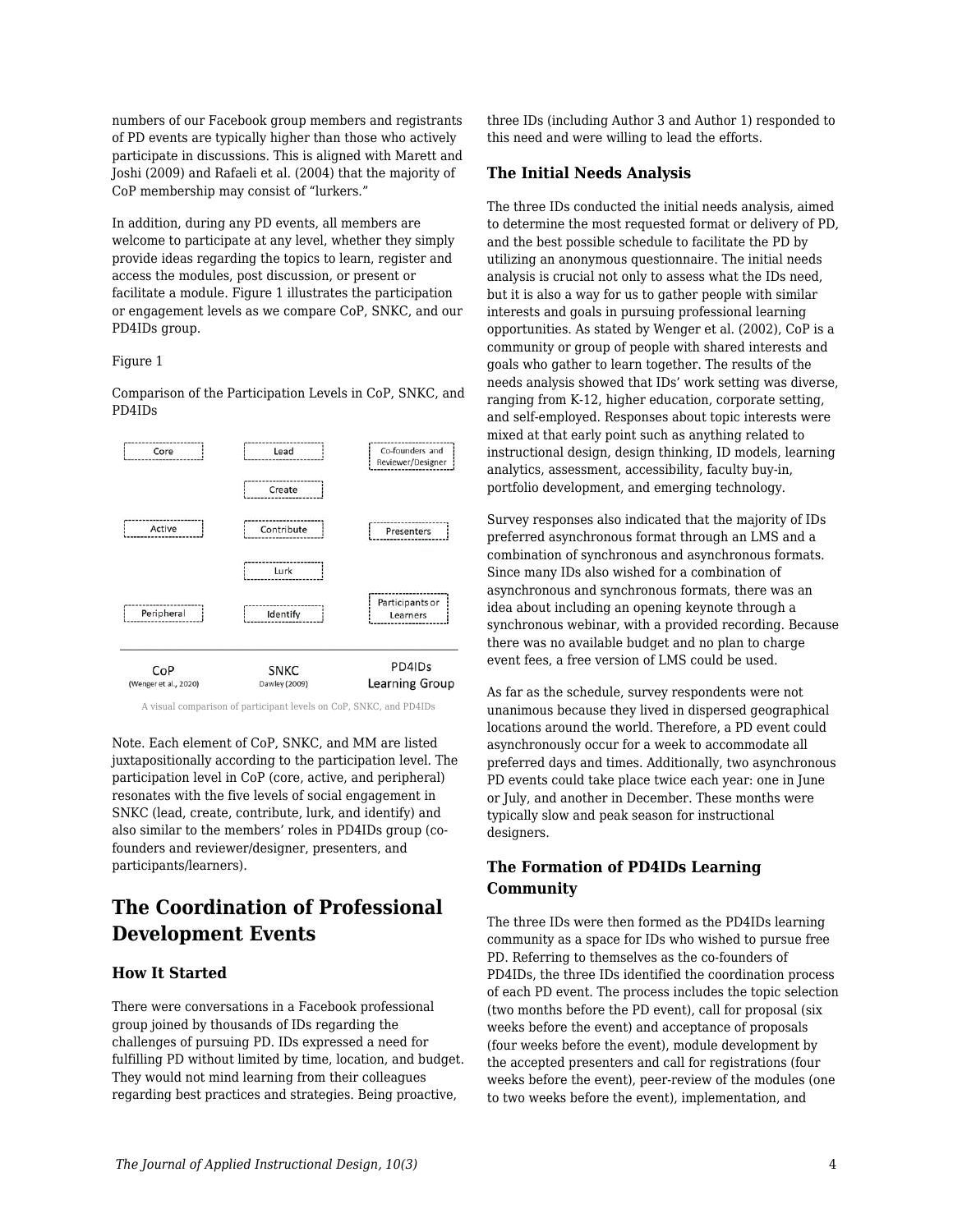evaluation during the event. Figure 2 depicts the overall process. Recently, a member joined the core members—this member is now referred to as a designer/reviewer who assists the co-founders in designing logos and images, creating an LMS template, and reviewing proposals and modules. This acceptance of new leaders resonates with both CoP and SNKC; members may adjust their participation at any time (Muljana et al., 2020; Schwier et al., 2014), and they are given an opportunity to participate in a leadership role (Dawley, 2009). Additionally, there is a Facebook group for the PD4IDs members to connect and interact with one another outside the PD events.

#### Figure 2

#### The Coordination of Each PD Event



Timeline of Professional Development Events

#### **Topic Selection**

Two months before a PD event, an anonymous questionnaire is available for all members to vote for and suggest the learning topics. Questions in the questionnaire revolve around demographic information and requested topics. A questionnaire item lists preselected topics based on the needs analysis results, allowing the members to vote on topics and suggest any other topic(s) in an open section within the questionnaire.

We promote the topic-voting call through our Facebook group and additionally share it with several other instructional-design social media groups. Depending on the response, the two or three most-voted topics are selected for the upcoming PD theme. Asking the CoP members to request and select the relevant topics is our way to ensure that the members can perceive the value of learning from the PD events, resonating with Cadiz et al. (2009) as well as Wenger (1998).

#### **Call for Proposals and the Acceptance**

 Next is announcing the call for proposals. An online form accompanied by a digital poster is posted again on our Facebook group and other groups to invite fellow IDs to

share their knowledge and best practices related to the respective topics. Essentially, the call for proposals serves two purposes. First, it is to motivate the members to increase their participation level, in hope of helping them move to level 4 of SNKC (Dawley, 2009). Second, the call for proposal phase assists the core members in promoting the knowledge-sharing activities among members. This resonates with the purpose of facilitating a CoP; one of which is about promoting knowledge sharing (Wenger & Wenger-Trayner, 2015). Once the due date of the call is closed, the co-founders and designer/reviewer review all incoming proposals using selection criteria to select the facilitators or presenters to ensure: (1) the alignment of the title, objectives, and content with the event's topic and (2) clear session description and objectives. Between three to five presenters are usually accepted.

#### **Module Development**

Once the presenters are selected (about one month before the event), core members communicate with the presenters regarding the module development. Presenters have approximately three weeks to design and develop the module. Providing a welcoming environment is crucial in a CoP, particularly to establish the learner engagement (Jones et al., 2016). Additionally, knowledge sharing in a CoP may take form in joint discussions and activities (Bond & Lockee, 2018). Therefore, we developed the module criteria for the presenters to consider as below:

- 1. the module should take approximately 30 minutes to complete,
- 2. the opening includes an introduction of the presenter to encourage networking opportunity with the participants,
- 3. the module contains discussion(s) to promote the engagement throughout the week, and
- 4. facilitated discussions allow interaction beyond the event, e.g., through e-mails or social media.

At this point, the call for registration and the link to register are available in the Facebook group page. All members can register for the PD.

#### **Peer-Review on the Modules**

The co-founders (including Author 3 and Author 1) and reviewer/designer (Author 2) perform peer-review of the modules. As alluded, providing a welcoming learning environment (Jones et al., 2016) and intuitive course navigation is imperative (Preece, 2000), particularly that time may be of essence for the participants (Preece et al., 2004). Therefore, we adapted the questions below from the Quality Matters Continuing Education and Professional Development standards (CPE Rubric, n.d.)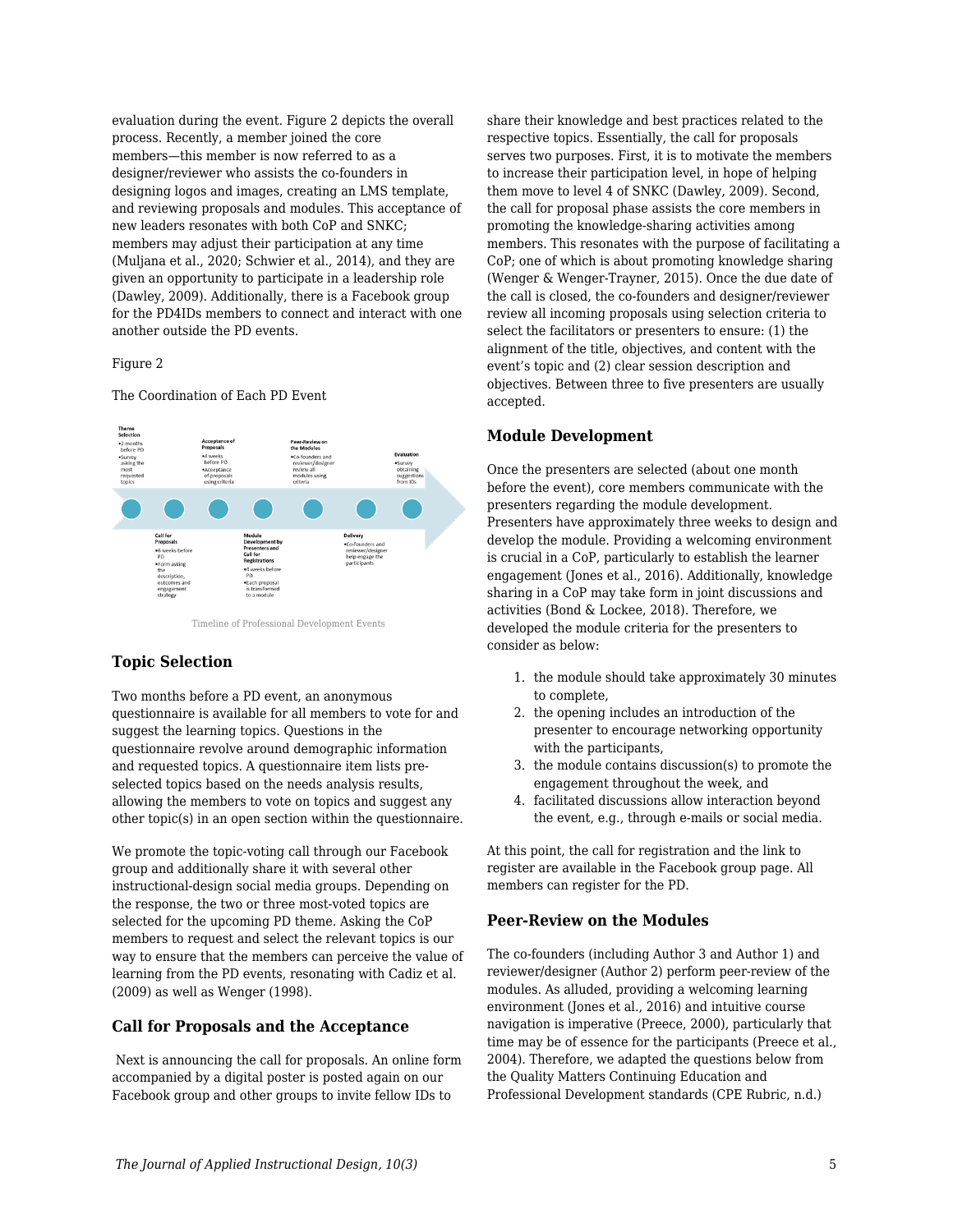for the peer-reviewing the module content:

- 1. Overview and introduction: Is it clear where to start and find module elements? Did the presenter include a biography? If specific technology is used, are technical requirements included?
- 2. Learning outcomes: Are the module learning outcomes learner-friendly (brief but transparent)? Are the outcomes reasonably achievable?
- 3. Instructional materials: Do the materials match the learning outcomes? Do materials cover the topic adequately? Is the content interesting and motivating?
- 4. Learning activities: Do the learning activities help achieve the learning outcomes? Do learning activities promote engagement? Do learning activities help learners make meaning of the content?
- 5. Technologies: Do the technologies used to promote the achievement of learning outcomes? Are technologies easy to obtain and use? Do all technologies used function well?
- 6. Learner support: If learners encounter any issue or have questions while completing the module, do the instructions indicate ways to find help?

Once all modules have been reviewed, the presenters are notified on whether they need to clarify or add some content to meet with the criteria above.

#### **Implementation and Evaluation of each Event**

Each PD event utilizes a centralized LMS account in Canvas. To create a consistent approach to each PD, a template was created. It contains a home page with placeholders for the welcome image, title, dates, and session description. The modules area contains a sample module for the presenters as they work on their modules. When preparing for a new PD event, a new Canvas course site is created as a copy of the template. Then, the modules in the new Canvas course site are prepopulated for each presenter, serving as a working-space for their section. Using a template and providing a sample module can ensure the consistent, logical course structure and minimize technical issues (Preece, 2000; Preece et al., 2004).

 Although asynchronous, the facilitation of each PD event takes place for one week. The one-week duration is a signal for participants that discussions occurring during that week are monitored. Therefore, co-founders and presenters can set a time every day to read and respond to the discussions. At the end of the one-week duration, we make an evaluation form available, acquiring feedback and suggestions for improving the PD event. The questions included in the evaluation form are related to

the overall experience, whether participants would attend again and recommend the PD. Additionally, we ask for any feedback on improvements of future PD, whether they would like to see a different topic, and recommendations on any other better month for hosting a future PD. It is imperative to provide the flexible learning opportunities (Trust et al., 2017), therefore, the modules remain open for on-demand, self-paced PD after the oneweek duration. If the self-paced learners want to share insights and discuss, there is a Facebook group for extending the discussion.

# **Member Reflections**

We took the reflective approach to understand "the similarities, differences, and patterns across two or more cases that share a common focus or goal" (Goodrick, 2014, p. 1). Such an approach can be used to analyze experiences and challenges that the members may have faced while navigating and conducting informal learning within a CoP-based PD. An example use of the reflective approach is provided by Perrotta and Bohan (2020), wherein they examined their challenges and opportunities of online teaching. Through the reflections of our members, we gain a deeper comprehension of how informal learning in a CoP-based environment shapes their practices of professional learning and instructional design.

Several members with various participation levels, such as a co-founder and a reviewer/designer (we refer to them as Core Member 1 and Core Member 2), a presenter, and a participant, present their reflections. Each of them shared about:

- whether their participation level may have changed at any time while being a member of PD4IDs;
- how participating in one of our PD events, regardless of their participation levels, may have improved their knowledge and expertise, and influence professional practice; and
- any challenges hindering their participation.

The three aspects of reflection listed above are imperative because pursuing PD is essential for improving knowledge and expertise and informing professional practice, as needed by IDs (Sharif & Cho, 2015). Furthermore, CoP members are welcome to participate at any level; but because a CoP function is to help improve the members' knowledge and expertise (Wenger et al., 2002), it is essential to understand how any participation in PD4IDs is helpful for IDs in improving knowledge, expertise, and practice. Last, recognizing their challenges informs us in better facilitating CoPbased PD events.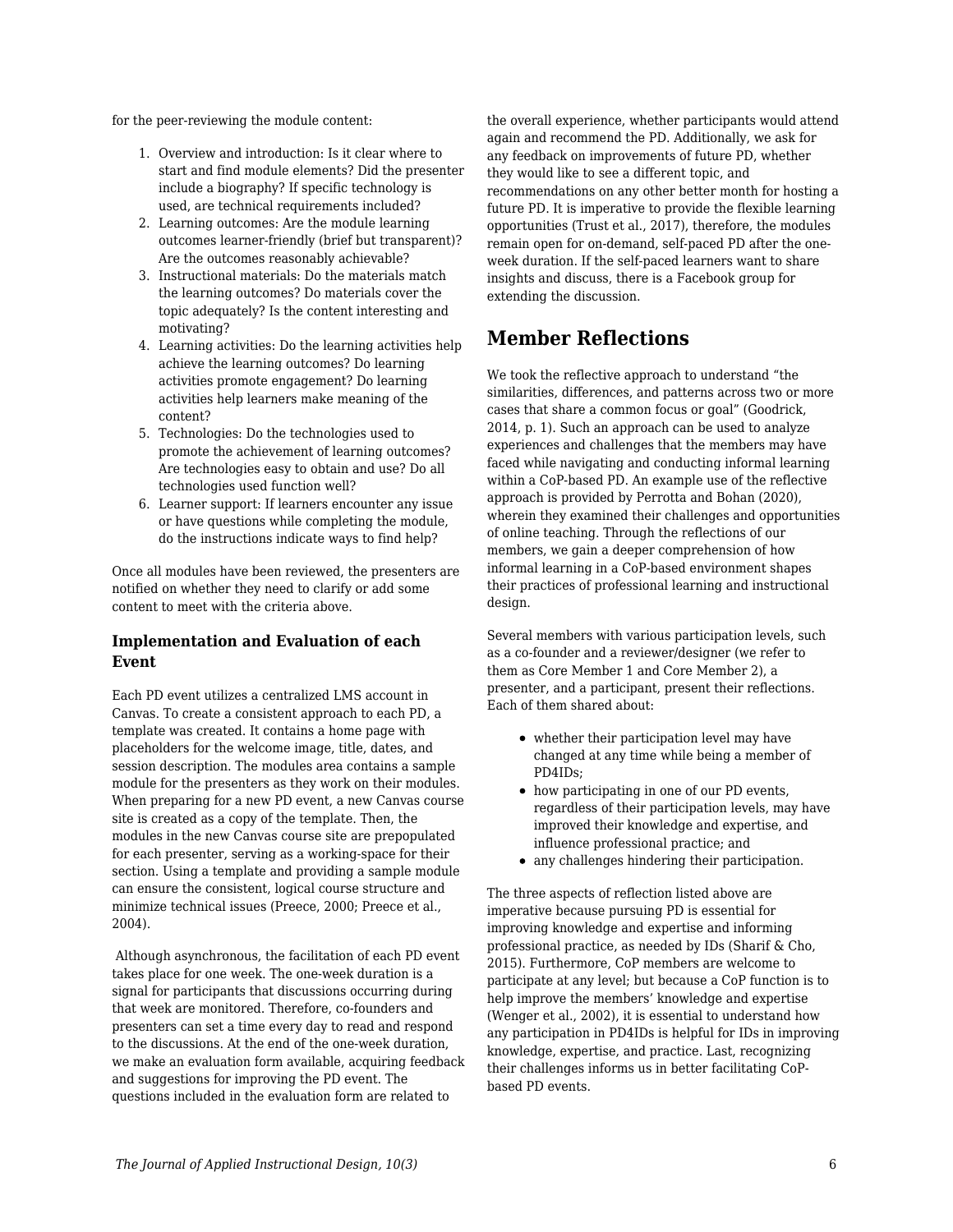#### **Core Member 1**

As a co-founding member of PD4IDs learning community, I am honored to have the opportunity to share free professional development with others and provide a way for those in the field to gain presentation experience, all without the barrier of cost, time, and travel. The COVID-19 pandemic has affected my workload and ability to be active. However, I always look forward to planning and participating in each PD event.

I am constantly amazed by the variety of experience levels and expertise shared by the presenters within each PD event. I have been able to utilize the examples shared in the PD events in my work. For example, in the 2017 event, the session titled Leveling up, Badges, and Avatars, has provided a way to encourage faculty to design with the learner in mind. By meeting students where they are, they can create an artifact that meets the learning objectives, with a technology that they are most comfortable with. This can range from a paper using Microsoft Word, all the way up to a full video presentation. In the 2019 event, a session titled Learner Journey Maps as a Course Design Tool, has influenced the way I instructor faculty on creating assignments. When creating authentic assessments, faculty may consider the steps needed for each project, from start to finish, and how they may instruct students on the skills needed to complete each step. Not only does this help to create more thorough instructions, but it considers the learner, who is a novice in the subject, along every part of the journey.

I am now in my fifth year as an instructional designer, and because of this organization, I have the increased confidence that I can perform my job effectively and provide an opportunity for others to learn in the field, without any constraints caused by time or money. I truly respect large professional organizations for providing the resources that they do for our profession, but I also believe that there is a place for smaller organizations who have a passion to share knowledge with others. It has been such a joy to meet so many other IDs in the field who are as passionate about the field as I am.

#### **Core Member 2**

I first became aware of PD4IDs as a graduate student while attending a formal professional development conference in 2019. In a session I attended, Author 1 presented her research on PD4IDs and I was immediately attracted to the concept of an accessible community of professional IDs. After looking at the online forum, I contacted Author 1 to discuss opportunities for active contribution to the projects she and the co-founders are working on. I would describe my current participation in PD4IDs events as a designer and reviewer; I mainly work

on the design and development of visual elements used in courses and marketing material, as well as reviewing the courses before they are made available to the larger instructional design community.

My participation in PD4IDs has significantly supported my growth as a professional in the instructional design community. Through my work with the co-founders, I had an opportunity to witness how experienced IDs work with presenters, or instructors, in building an online course. I also learned how to use specific features within the LMS that we use for our asynchronous events. Indirectly, the co-founders modeled how to effectively collaborate with other IDs on a shared goal. In the online forum, I often read external articles that were shared by other IDs in the group. Most of the posts that I engaged with in the forum were individuals sharing information about other free professional development opportunities, job openings, and discussions on technology selection. For most discussions, I would consider myself a lurker who reads what other people are saying or sharing. I find reading the discussions to be beneficial, especially to read about the thoughts of experienced professionals, who bring a lot of work experience to the conversation. In PD4IDs specifically, I have not shared any articles or initiated any discussions myself, although I do create and share content on other networking platforms, such as LinkedIn.

Connecting with my co-founders, who all live in different states, has helped build my confidence in reaching out to others in the instructional design community to talk to them about trends in instructional design or their areas of expertise. I have also become quick to share what I am learning with both IDs in my department and the larger instructional design community, through one-on-one conversations, blog posts, and social media.

#### **Presenter**

Mother Theresa said that "we can all do small things, with great love, and together we can do something wonderful" and I wholeheartedly agree. To be a teacher, an instructor, to think about the students and their development, to be interested in eLearning trends— this is the first step. But, we can only grow to be exceptional IDs if we work together, collaborate, and exchange our knowledge. Even after 10 years of experience, I still believe it is essential for me to learn from others. Therefore, I am always looking for ways to expand my professional horizons, and PD4IDs was one of them and a pretty damn good one.

In my eyes, for an experience of that sort to be successful, three main elements need to be fulfilled: the event needs to be eclectic so that I can meet other points of view; it needs to feature a variety of topics so that I can be exposed to ideas I have not come across before; and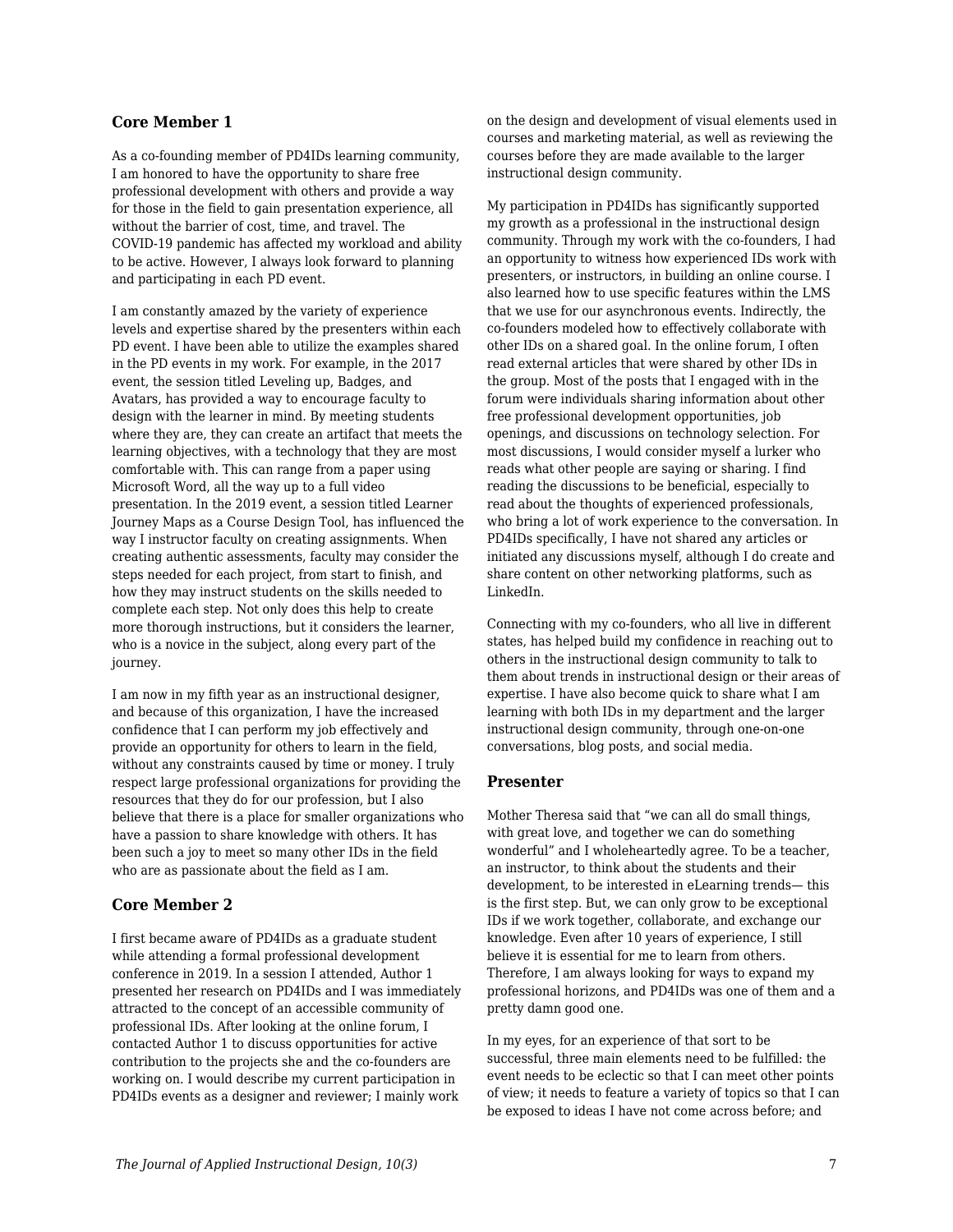last but not least it should need my attention so that it can "tell me and I remember, " as Benjamin Franklin said. PD4IDs puts attention on all. However, what proved to be the most satisfying, was the tactile experience of engagement throughout the event, and after it as well.

As a presenter, I was not passive during the event; oftentimes, such events only require creating or recording a talk and adding slides, but nothing more. At PD4IDs, I was responsible for inputting the content into the LMS, managing it, and inciting and curating a healthy debate about the subject—and it allowed me to look at how I prepare my talk, how I share it, and how I interact with the listeners. The responsibility to lead a discussion turned my focus from "done the deed" into "I can shape young minds and re-invent my own." As a result, I carry it with me that my talk extends far beyond the time allocated to the presentation, it (hopefully) follows other people to their jobs, it transfers to business circles and discussion groups, and it can make or break someone's thinking.

Of course, this feature was also available to me when I was the listener. I could engage in a healthy debate with other interested participants and exchange my thoughts for their ideas. I had the ability to confront my views, change my mind, and adjust my thinking on the basis of other IDs' brains attending the event.

#### **Participant**

Due to time constraints, I was not able to participate in on-site or in-person professional development. I was participating in a few online learning forums on Facebook and LinkedIn, but I wanted a more robust learning experience. I found the PD4IDs group on Facebook and joined right away. I was instantly energized by the plethora of ideas, topics, and discussions that happen in this group. There was even a free asynchronous professional development that I attended that helped me stay up to date on current topics and trends.

 About a year later, I landed my first full-time instructional design position. It was a significant move and required a great deal of courage. Having had the support of my colleagues from the informal instructional design groups, including from the PD4IDs group, I felt more confident. Posts and discussions by these colleagues in social media and the informal learning opportunities have an important role in my professional learning. While working on the day-to-day instructional design projects, I did not mind asking questions and seeking ideas from other colleagues.

As I continued to grow in my career. I sought out new employment opportunities. Our PD4IDs group posted a job opportunity in my geographic location at a public university with an innovative, creative, progressive

instructional design team. I applied right away and got the job! I am very grateful to be in this PD4IDs group and have the support of my colleagues for professional growth and their backing when I needed to move on to a new position.

There are challenges in online groups, and the PD4IDs group was not an exception. There may be a communication barrier from the lack of being in a face-toface environment. If someone posts something sarcastic or disrespectful, it is easy to assume that it is intentional. As a result, I am cautious about commenting on other members' posts. When I post a comment, I make sure that I wrote something rather general but encouraging. Since the field of instructional design is so vast and varied, it is critical to stay on topic and within one's sphere of expertise.

I have continued to stay connected with the PD4IDs group and found that some of my new colleagues at my current ID position knew people in our PD4IDs group even though we lived in different geographic locations. Since that time, I continue to grow by reading research articles and posts, participating in free professional development opportunities from the PD4IDs group. I am not alone in this new endeavor. I have a whole group of collective minds that inspire me, support me, and push me to be my very best.

# **Discussion**

In this application paper, we initially present the needs for IDs to continually pursue professional learning. The paper additionally includes the relevant conceptual framework, how we facilitate free PD events within the PD4IDs learning community by following the conceptual framework, and the reflections of several members. The reflections are overall congruent with existing literature and conceptual framework. We discuss this alignment in several key points: (1) participation change; (2) improvement on knowledge and influence on practice; and (3) challenges of participating in online CoP-based PD.

#### **Participation Change**

The CoP-based PD events coordinated within the PD4IDs learning group are coordinated to promote knowledge sharing and informal learning through social interactions and motivate members to participate in various levels. The members' reflections show that they start by identifying the learning community they would like to join. Then, their participation levels change from time to time. As seen in Participant's reflection, she purposely looked for a learning community and found PD4IDs. She then initiated her participation as a peripheral member by enrolling in the PD events but rarely contributing to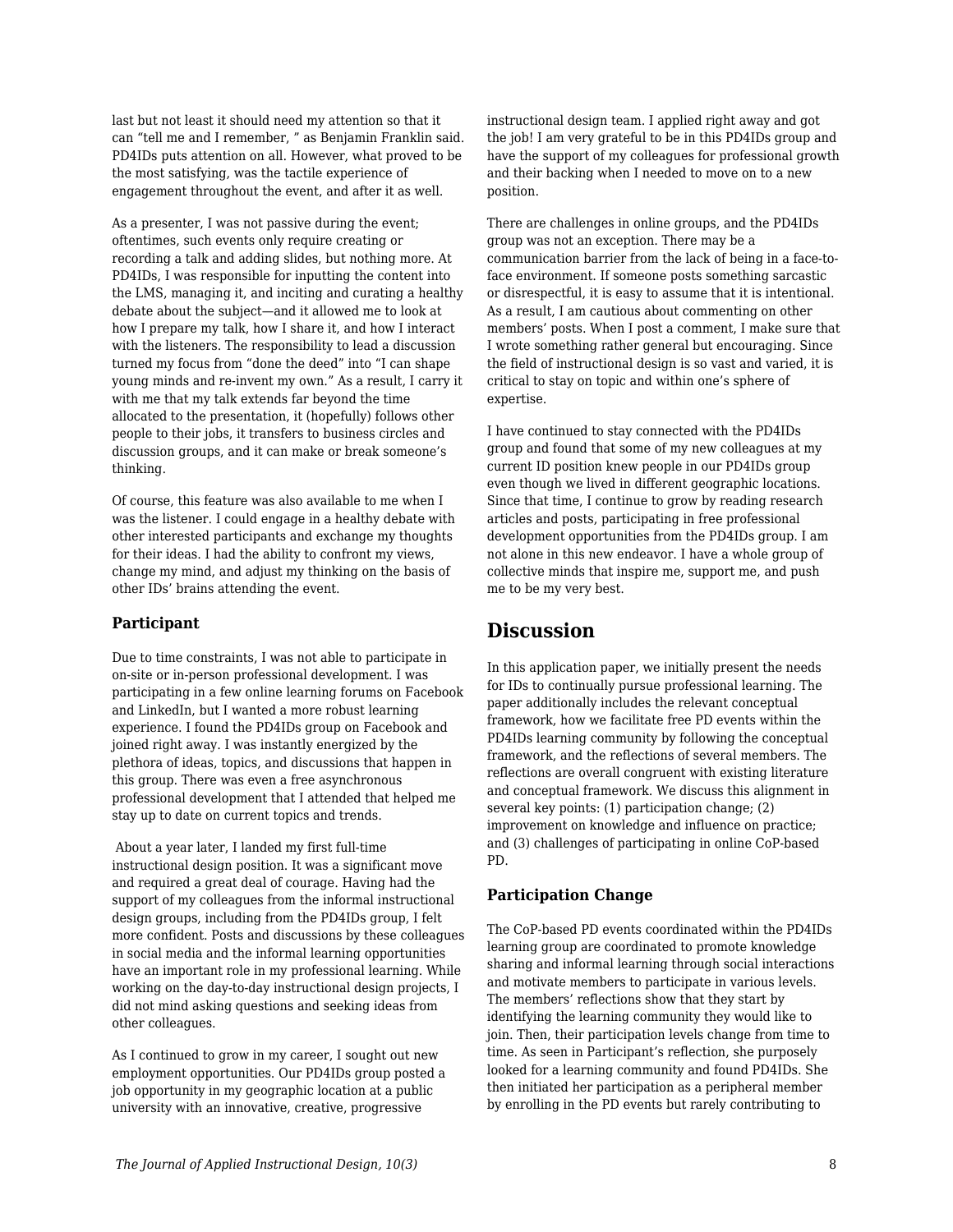the discussions during the PD and in Facebook. This resonates with Lave and Wenger (1991), learning in a CoP may begin with legitimate peripheral participation. Participating passively in the beginning allows the new members to get the sense about the community and observe how other members interact (Dawley, 2009; Lave & Wenger, 1991). As she became more comfortable interacting in the CoP environment, she then started to ask questions and contributed responses to the discussions during PD and in Facebook, resonating with Lai and Chen's (2014) study and Dawley's (2009) levels of social network engagement.

As Core Member 2 shared, she found the PD4IDs learning community through a conference presentation. Similarly, Presenter indicated that she was initially looking for ways to expand her professional horizons and found PD4IDs. This experience, once again, resonates with Dawley's (2009) SNKC framework. Additionally, it is aligned with Guldberg and MacKness' (2009) study presenting that the participation levels in a CoP group may shift from time to time. An active member like Core Member 2 helps the coordination of the PD events by reviewing proposals and modules, as well as designing course elements. However, at another time, she is sometimes a "lurker," plainly reading the discussions and Facebook posts. Regardless of her varied participation levels, she seems to perceive the learning value. Therefore, she tends to share the information gained from PD4IDs back to her workplace and other instructional design communities through casual conversations, blog posts, and social media. Despite the members' participation changes, this suggests that PD4IDs serves as a CoP to its members, not plainly a community of interest or social group. According to Cadiz et al. (2009), if CoP members no longer perceive the learning value anymore, the main purpose of CoP will diminish, and the community will not be different than a social group. Therefore, it is imperative to support the learning experiences of all members, regardless of their participation levels and changes.

#### **Improvement on Knowledge and Influence on Practice**

IDs perceive the need to continuously improve knowledge, skills, and attitude related to the instructional design process (Sharif & Cho, 2015). As expected, the reflections also present the stories about how these members were looking for just-in-time learning opportunities. A core member typically serves by coordinating the joint activities, facilitating discussions, addressing any questions and requests from the members (Borzillo et al., 2011; Wenger et al., 2002; Wenger & Snyder, 2000). However, even as a PD4IDs group leader, Core Member 1 values the resources shared by other members and uses them in her practices. She has been able to integrate the examples shared by others into her

work and further share them with the faculty members she collaborates with. This reflection suggests that her experience in PD4IDs may have shaped her professional learning and design practice.

As an active member, Presenter also values the learning opportunities gained through engaging others in a meaningful dialogue about her modules, thereby sometimes resulting in an adjustment of her own perspective. These reflections are similar to an experience of language teachers discussed in Dale's (2013) study; CoP-based PD can provide like-minded professionals opportunities to share tips and experiences, and critically think about their own practice while interacting with others, potentially resulting in knowledge and practice improvements (Dale, 2013). Additionally, information learned from a learning community like PD4IDs group may allow the members to contribute to the collective learning by resharing it with others who are not members of PD4IDs, as told by Core Member 2. This indicates a potential influence of a CoPbased PD and group in shaping the knowledge building in the broader community.

#### **Challenges**

Two of the members, Core Member 1 and Participant, highlighted challenges with conducting informal professional learning and interacting with others online. One challenge is finding the time to participate, parallel with Preece et al.'s (2004) finding. Peripheral members prefer to stay in this role as they may not have time to participate more actively. Participating in an online CoP addresses members' time constraint because CoP groups embrace all participation levels. However, the coordination should be well-planned, and therefore it may take time of the core members, as Core Member 1 mentioned.

Another challenge revolves around maintaining netiquette in online forums. This aligns with Carpenter and Harvey's (2019) study; disagreements in a deep discussion may happen and spark defensive and offensive reactions. Therefore, there are concerns among members regarding shaming and disrespectful behaviors (Dabbagh et al., 2015; Krutka et al., 2019). As Participant pointed out, this type of behavior may occur online unintentionally. Therefore, members may want to think carefully before posting and be cautious when commenting.

### **Implications and Conclusion**

This paper offers implications for IDs searching for ways to engage in professional learning and improve their knowledge and practice. CoP groups like PD4IDs may be appealing to IDs for seeking timely information and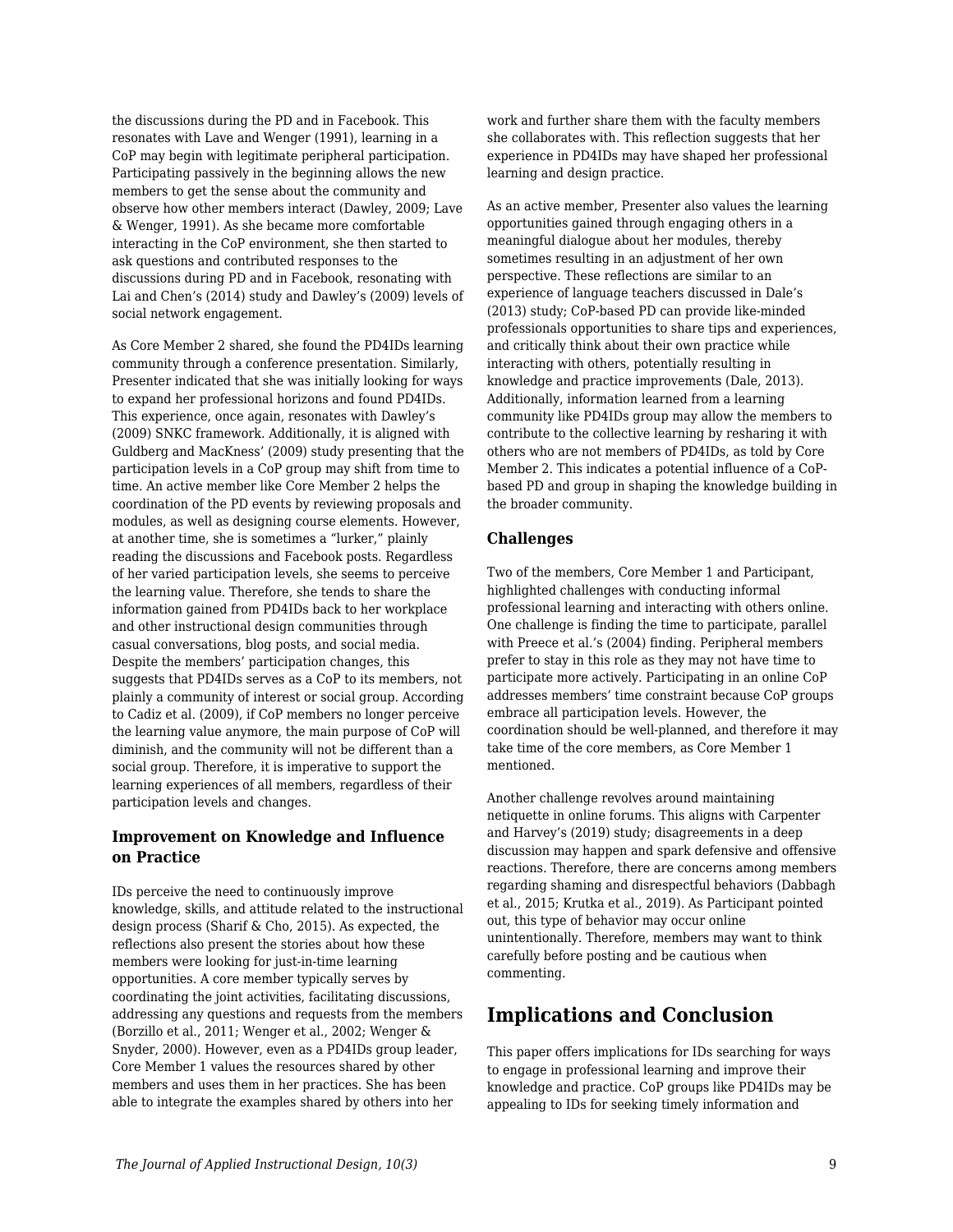resources as the need arises. When IDs search for a suitable CoP, especially those facilitated through social media, they may consider using Dawley's (2009) five levels of social engagement. IDs may initially identify which CoP appropriately addresses their professional learning needs (Dawley, 2009). Then, they may observe the existing members' actions and discussion (Lave & Wenger, 1991). As they feel more comfortable with other members, they may gradually share stories and experiences to offer insights to others.

CoP groups embrace all members with any participation level; therefore, IDs can adjust their participation according to their availability (Schwier et al., 2014). Peripheral participation (i.e., lurking) may not be a negative behavior because the less-active members can be goal-driven and strategic in managing their participation (Romero-Hall et al., 2020). Furthermore, a CoP group like PD4IDs also serves as a knowledge repository where members, including peripheral members, can visit previous modules or posts to find specific information or resources as needed. As these members have more availability, they may decide to be more active by volunteering in the joint activities. Additionally, as a core member has mentioned a similar time constraint while coordinating CoP activities, it is essential to open the volunteering opportunities to other members. This opportunity can promote a sense of belonging to the community and sustain the learning value within the CoP (Eaton & Pasquini, 2020).

IDs should continually improve their knowledge, skills, and attitude related to the instructional design process to keep up with the field and job demands (Sharif & Cho, 2015). Pursuing professional learning informally supports IDs' effort to stay abreast on trends, issues, and job demands because it is not restricted by a particular curriculum and time (Richter et al., 2011). Additionally, CoP-based learning opportunities, such as those offered by PD4IDs, can further address geographical and funding limitations. This application paper presents the coordination of CoP-based PD events hosted by PD4IDs by following relevant conceptual frameworks and the reflections of several members from PD4IDs. The reflections indicate the benefits of participating in a CoP for shaping IDs' professional learning and practices. As online CoP groups are becoming ubiquitous, this paper informs (a) IDs in regard to selecting an appropriate CoP and deciding on one's participation level, (b) working professionals with supervisory roles regarding the benefits of and importance of supporting non-traditional PD, (c) working professionals from other fields regarding ideas to pursue informal learning opportunities to address immediate professional learning needs, and (d) extends the literature related to informal learning and CoP on the practical aspect.

## **References**

- Akerson, V. L., Cullen, T. A., & Hanson, D. L. (2009). Fostering a community of practice through a professional development program to improve elementary teachers' views of nature of science and teaching practice. Journal of Research in Science Teaching, 46(10), 1090–1113. https://doi.org/10.1002/tea.20303
- Bond, M. A., & Lockee, B. B. (2018). Evaluating the effectiveness of faculty inquiry groups as communities of practice for faculty professional development. Journal of Formative Design in Learning, 2, 1–7. https://doi.org/10.1007/s41686-018-0015-7
- Borzillo, S., Aznar, S., & Schmitt, A. (2011). A journey through community of practice: How member and why members move from the periphery to the core. European Management Journal, 29, 25–42. https://doi.org/10.1016/j.emj.2010.08.004
- Cadiz, D., Sawyer, J. E., & Griffith, T. L. (2009). Developing and validating field measurement scales for absorptive capacity and experienced community of practice. Educational and Psychological Measurement, 69(6), 1035–1058. https://doi.org/10.1177/0013164409344494.
- Carpenter, J. P., & Harvey, S. (2019). "There's no referee on social media": Challenges in educator professional social media use. Teaching and Teacher Education, 86, 102904. https://doi.org/10.1016/j.tate.2019.102904
- CPE Rubric. (n.d.). Course design rubric standards. Retrieved January 12, 2021 from https://www.qualitymatters.org/qa-resources/rubric-s tandards/cpe-rubric
- Dabbagh, N., Kitsantas, A., Freih, M. Al, & Fake, H. (2015). Using social media to develop personal learning environments and self-regulated learning skills: A case study. International Journal of Social Media and Interactive Learning Environments, 3(3), 163. https://doi.org/10.1504/IJSMILE.2015.072300

Dale, J. (2013, February 7). The language of Twitter: The rise of MFL teachers online [Blog post]. The Guardian. Retrieved from: http://www.theguardian.com/teacher-network/teache r-blog/2013/feb/07/twitterlanguage-mfl-teachers

Dawley, L. (2009). Social network knowledge construction: Emerging virtual world pedagogy. On the Horizon, 17(2), 109-121. https://doi.org/10.1108/10748120910965494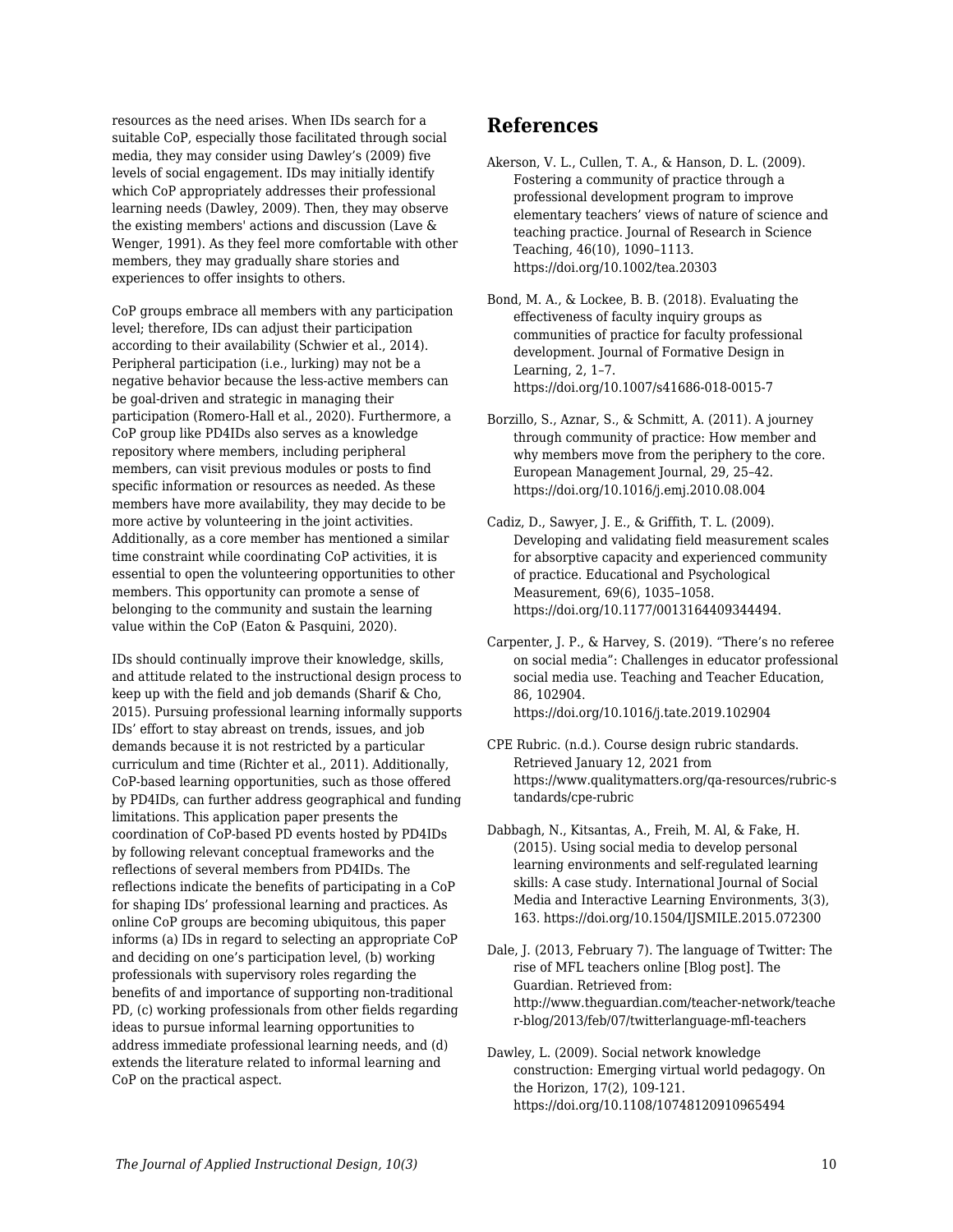Eaton, P. W., & Pasquini, L. A. (2020). Networked practices in higher education: A netnography of the #AcAdv chat community. Internet and Higher Education, 45, 1–10. https://doi.org/10.1016/j.iheduc.2019.100723

Goodrick, D. (2014). Methodological briefs impact evaluation no.9: Comparative case studies. United Nations Children's Fund. https://www.unicefirc.org/publications/pdf/brief\_9\_co mparativecasestudies\_eng.pdf

Gorrell, J., Kitsantas, A., & Matthews, W. K. (2013). Community of Practice Scale for Schools [Database record]. Retrieved from PsycTESTS. https://doi.org/10.1037/t29882-000.

Gray, B. (2004). Informal learning in an online community of practice. Journal of Distance Education, 19(1), 20–35. https://www.learntechlib.org/p/102757/

Guldberg, K., & MacKness, J. (2009). Foundations of communities of practice: Enablers and barriers to participation. Journal of Computer Assisted Learning, 25(6), 528–538. https://doi.org/10.1111/j.1365-2729.2009.00327.x

Instructional Design Competencies: The Standards. (n.d.). Retrieved January 11, 2021, from https://ibstpi.org/instructional-design-competencies-t he-standards/

Jones, K.M. L., Stephens, M., Branch-Mueller, J., & de Groot, J. (2016). Community of practice or affinity space: A case study of a professional development MOOC. Education for Information, 32, 101–119. https://doi.org/10.3233/EFI-150965

Krutka, D. G., Manca, S., Galvin, S., Greenhow, C., Koehler, M., & Askari, E. (2019). Teaching "against" social media: Confronting of profit in the curriculum. Teachers College Record, 121(14), 1–42. https://www.tcrecord.org/Content.asp?ContentId=23 046

Lai, H.-M., & Chen, T. T. (2014). Knowledge sharing in interest online communities: A comparison of posters and lurkers. Computers in Human Behavior, 35, 295–306. https://doi.org/10.1016/j.chb.2014.02.004.

Lave, J., & Wenger, E. (1991). Situated learning: Legitimate peripheral participation. Cambridge University Press.

Littlejohn, A. (2017). Learning and work: Professional learning analytics. In C. Lang, G. Siemens, A. Wise, & D. Gašević (Eds.), Handbook of learning analytics (pp. 269–277). Social for Learning Analytics Research. https://doi.org/10.18608/hla17.023

Marett, K., & Joshi, K. D. (2009). The decision to share information and rumors: Examining the role of motivation in an online discussion forum. Communications of the Association for Information Systems, 24(1), 47–68. https://doi.org/10.17705/1CAIS.02404

Muljana, P. S., Luo, T., Watson, S., Euefueno, W. D., Jutzi, K. N. W. (2020). Promoting instructional designers' participation in free, asynchronous professional development: A formative evaluation. Journal of Formative Design in Learning, 4(2), 74-87. https://doi.org/10.1007/s41686-020-00044-4

Perrotta, K. A., & Bohan, C. H. (2020). A reflective study of online faculty teaching experiences in higher education. Journal of Effective Teaching in Higher Education, 3(1), 50-66. https://doi.org/10.36021/jethe.v3i1.9

Preece, J. (2000). Online communities: designing usability, supporting sociability. Wiley.

Preece, J., Nonnecke, B., & Andrews, D. (2004). The top five reasons for lurking: Improving community experiences for everyone. Computers in Human Behavior, 20(2), 201–223. https://doi.org/10.1016/j.chb.2003.10.015

Rafaeli, S., Ravid, G., & Soroka, V. (2004). De-lurking in virtual communities: A social communication network approach to measuring the effects of social and cultural capital. In Proceedings of the  $37<sup>th</sup>$  Hawaii International Conference on System Sciences (pp. 1–10). Hawaii.

Richter, D., Kunter, M., Klusmann, U., Lüdtke, O., & Baumert, J. (2011). Professional development across the teaching career: Teachers' uptake of formal and informal learning opportunities. Teaching and Teacher Education, 27(1), 116-126. https://doi.org/10.1016/j.tate.2010.07.008

Romero-Hall, E., Petersen, E., Sindicic, R., & Li, L. (2020). Most versus least used social media: undergraduate students' preferences, participation, lurking, and motivational factors. International Journal of Social Media and Interactive Learning Environments, 6(3), 244. https://doi.org/10.1504/IJSMILE.2020.109266

Schwier, R. A., Campbell, K., & Kenny, R. (2004). Instructional designers' observations about identity, communities of practice and change agency. Australasian Journal of Educational Technology, 20(1), 69–100. https://doi.org/10.14742/ajet.1368

Sharif, A., & Cho, S. (2015). 21st-century instructional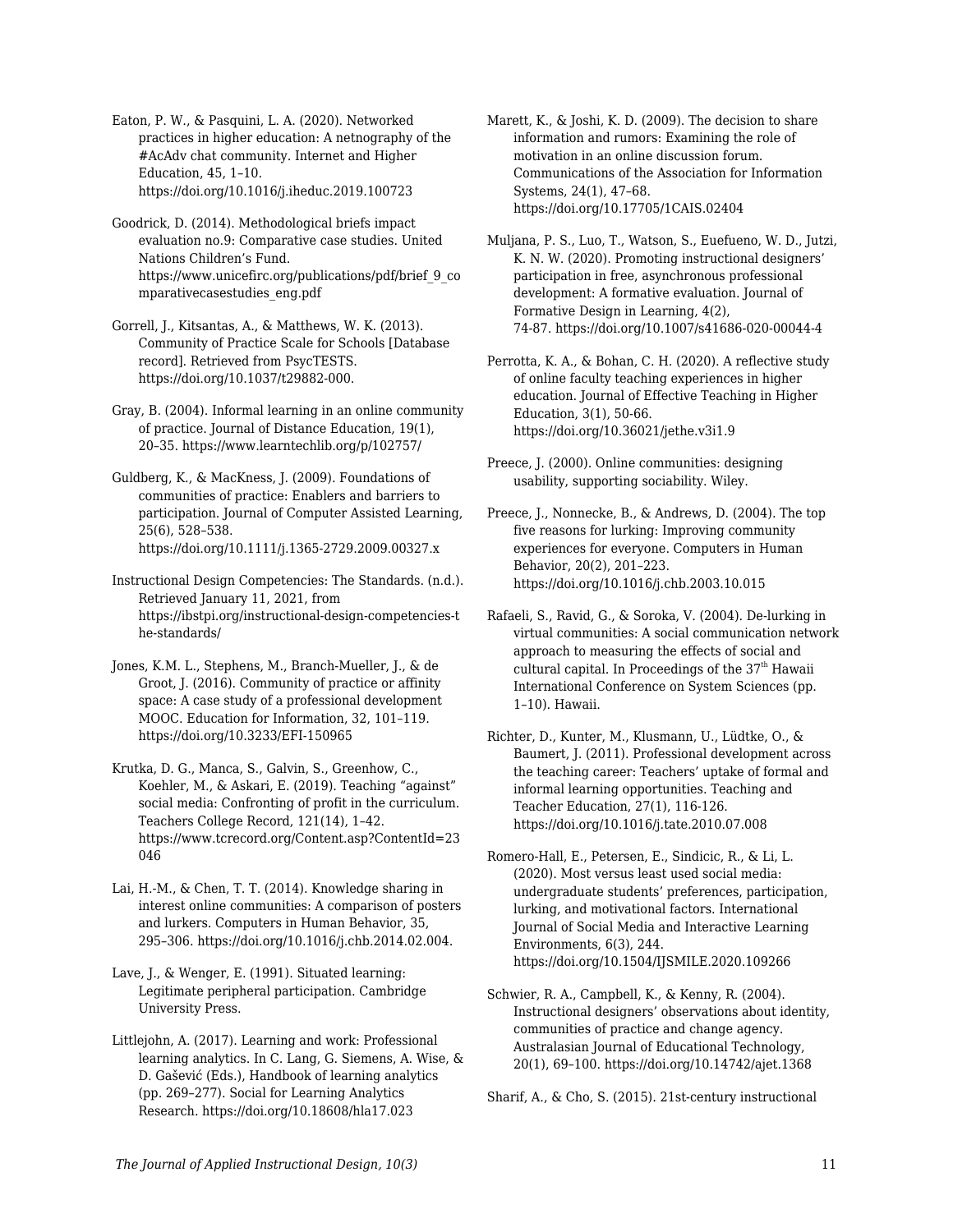designers: Dridging the perceptual gaps between identity, practice, impact and professional development. RUSC University and Knowledge Society Journal, 12(3), 72–85. https://doi.org/10.7238/rusc.v12i3.2176

- Trust, T., Carpenter, J. P., & Krutka, D. G. (2017). Moving beyond silos: Professional learning networks in higher education. Internet and Higher Education, 35, 1–11. https://doi.org/10.1016/j.iheduc.2017.06.001
- Tseng, T.-C., & Kuo, F.-Y. (2014). A study on social participation and knowledge sharing in the teachers' online professional community of practice. Computers & Education, 72, 37–47. https://doi.org/10.1016/j.compedu.2013.10.005.
- Wenger, E. (1998). Communities of practice: Learning, meaning, and identity. Cambridge University Press
- Wenger, E. (2010). Communities of practice and social learning systems: The career of a concept. In C. Blackmore (Ed.), Social learning systems and communities of practice (pp. 179–198). Springer Verlag and the Open University.
- Wenger, E., McDermott, R. A., & Snyder, W. (2002). Cultivating communities of practice: A guide to managing knowledge. Harvard Business Press.
- Wenger, E., & Snyder, W. (2000). Communities of practice: The organizational frontier. Harvard

Business Review (Jan–Feb), 139–145.

- Wenger, E., & Wenger-Trayner, B. (2015). Introduction to communities of practice: A brief overview of the concept and its uses. Retrieved May 18, 2021 from https://wenger-trayner.com/introduction-to-communit ies-of-practice/
- Wesely, P. M. (2013). Investigating the community of practice of world language educators on Twitter. Journal of Teacher Education, 64(4), 305–318. https://doi.org/10.1177/0022487113489032.
- Woo, D. J. (2015). Central practitioners' developing legitimate peripheral participation in a community of practice for changing schools. Australasian Journal of Educational Technology, 31(2), 164–176. https://doi.org/10.14742/ajet.314.
- Yanchar, S. C. & Hawkley, M. N. (2015). Instructional design and professional informal learning: Practices, tensions, and ironies. Educational Technology and Society, 18 (4), 424–434. [https://edtechbooks.org/-Zfrt](https://drive.google.com/open?id=11AuusEZE0hxUa880S5uJAZ_c7YMtZCKh)

#### **Acknowledgement**

We thank Kimberly Scott for her important role in forming PD4IDs. During the development of this paper, she helped by proofreading and providing editorial suggestions.